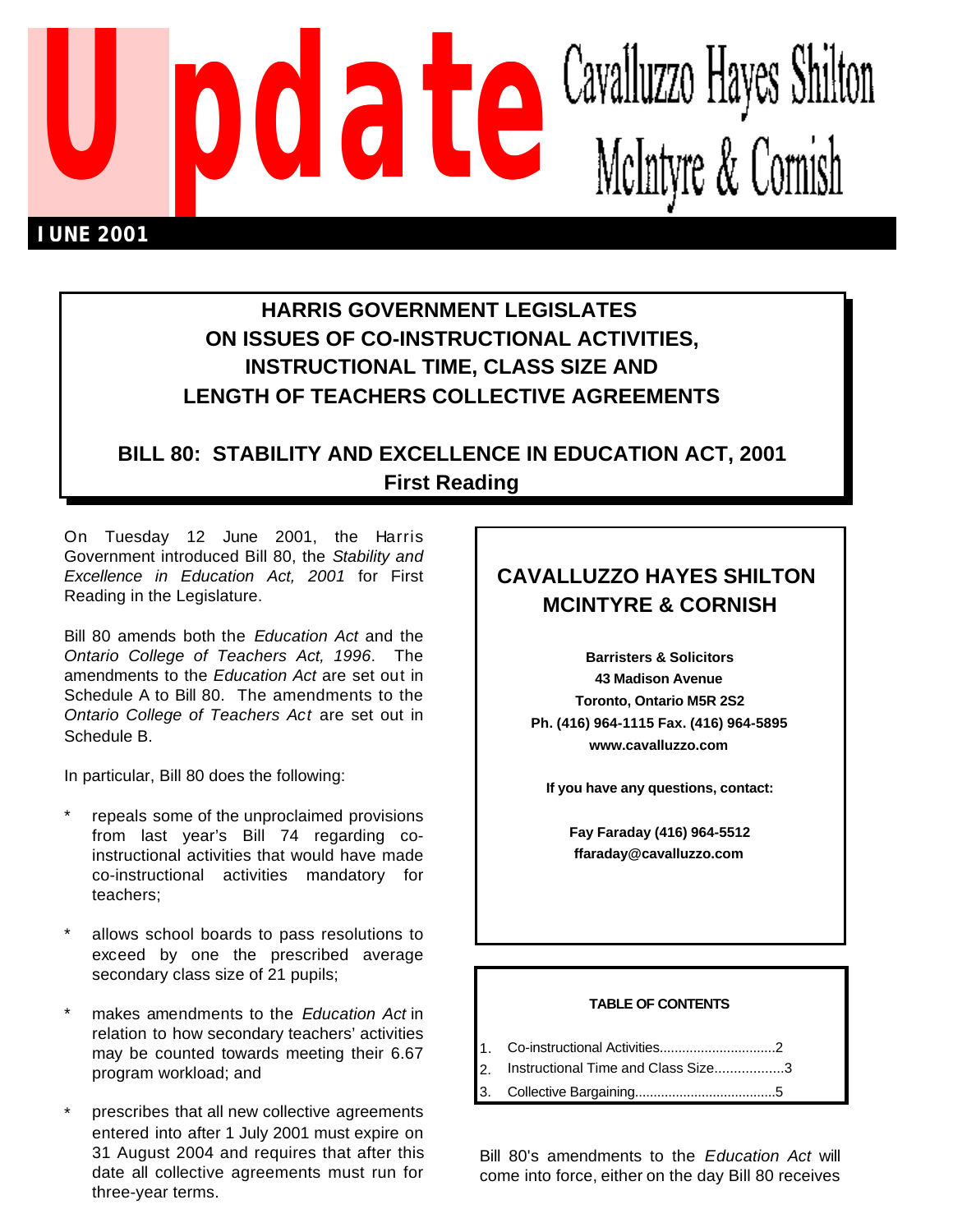Royal Assent, or on 1 July 2001, whichever is later.

In addition, Bill 80 amends the *Ontario College of Teachers Act, 1996* to introduce mandatory teacher professional learning and re-certification. The amendments to the *Ontario College of Teachers Act, 1996* come into effect on the day Bill 80 receives Royal Assent.

This summary reviews the amendments to the *Education Act* that have been introduced by Bill 80. A separate and accompanying document summarizes changes to the *Ontario College of Teachers' Act* which introduce mandatory teacher re-certification.

#### **CO-INSTRUCTIONAL ACTIVITIES**

#### **1. Overview**

Bill 74, the *Education Accountability Act, 2000*, which was enacted in June 2000, proposed to amend the *Education Act* to make coinstructional activities mandatory for teachers. These highly controversial provisions were never proclaimed. But while they did not come into effect, they equally had not been repealed.

In early 2001, the Government appointed an Advisory Group to make recommendations with respect to the provision of co-instructional activities. In its April 2001 report, one of the key recommendations of the Advisory Group was that the unproclaimed provisions in Bill 74 be repealed.

To some extent, Bill 80 follows up on this recommendation by repealing some of the unproclaimed provisions, although it leaves other provisions in place (albeit still unproclaimed as of the date of this summary).

### **2. What Remains: Statutory Framework for Providing Co-Instructional Activities**

Bill 80 leaves in place the requirement that every school board shall, in accordance with any guidelines issued by the Minister, develop and implement a plan to provide for co-instructional activities for pupils enrolled in elementary and secondary schools: s. 170(1) para. 7.1 and 7.2.

It also leaves in place the authority of the Minister

- to require boards to submit a co-instructional plan to the Minister and report on any matter relating to a co-instructional plan and to give directions as to the form, content and deadline for submitting such plans and reports [s. 170(2.5) to (2.7)]; and
- where the Minister has concerns about the plans' compliance with the statute, to direct a school board to alter the co-instructional plan in the manner directed by the Minister and to require the board to make the alteration and implement the plan as altered [s. 170(2.8)].

Failure to comply with these above provisions may lead the Minister, either of his or her own initiative or in response to a complaint, to direct an investigation of the board's affairs and ultimately can leave a board subject to the trusteeship provisions established in Part VIII of the *Education Act* as enacted by Bill 74.

In addition, while the principal's power to assign co-instructional duties to teachers is repealed [formerly s.  $265(2)(b)$ ], the principal retains the duties to

- provide for co-instructional activities in accordance with the board plan, and to develop and implement a school plan providing for co-instructional activities; and
- consult at least once in each year with the school council respecting the school plan for providing co-instructional activities: new s. 265(2) and (3).

### **3. What Was Repealed**

While it leaves the above provisions in place, Bill 80 repeals the unproclaimed provisions from Bill 74 that would have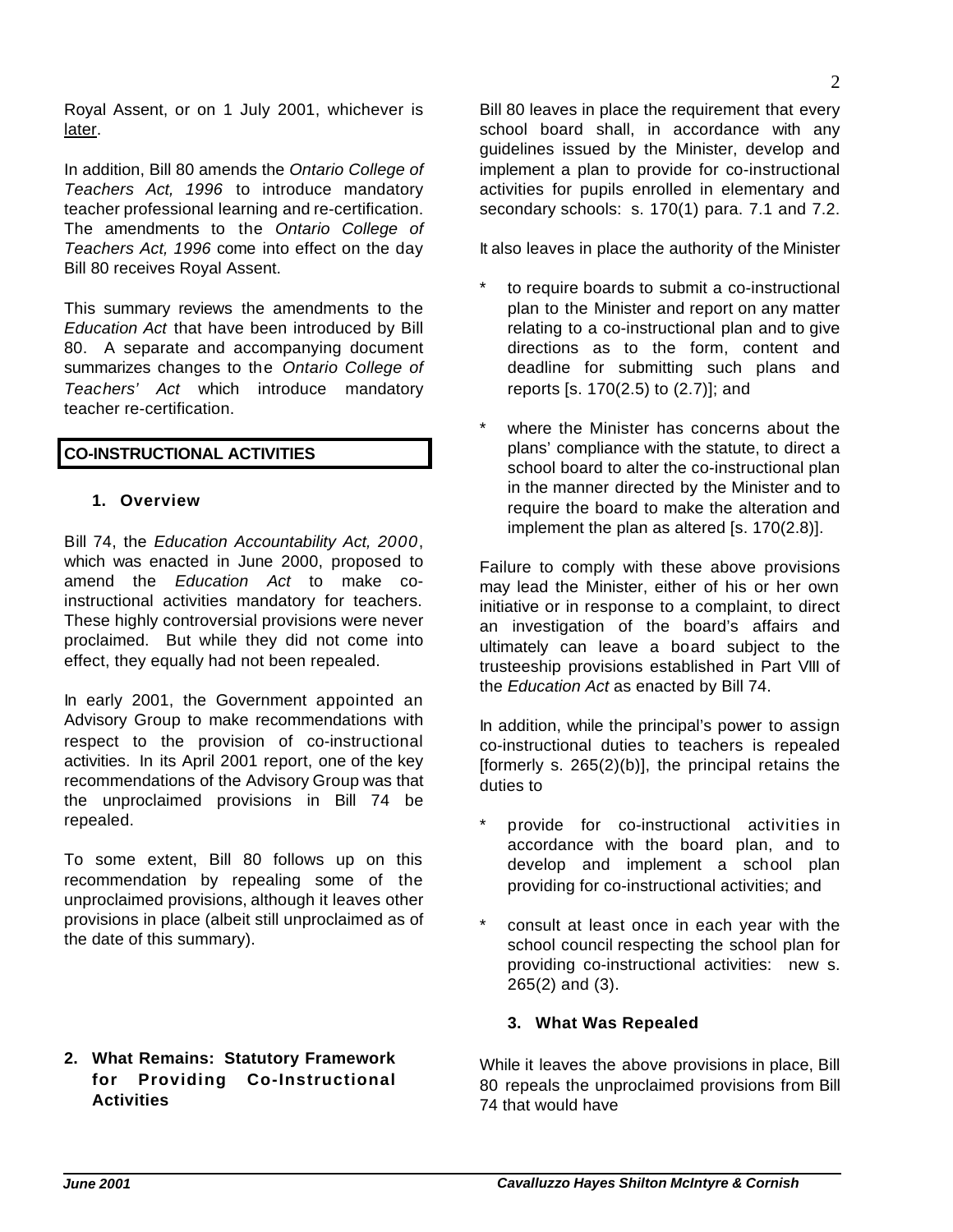*June 2001 Cavalluzzo Hayes Shilton McIntyre & Cornish*

- required that a board's co-instructional plan include a framework within which principals were required to assign duties relating to coinstructional activities [formerly s. 170(2.1)];
- required the board's co-instructional plan to address the times during which and places at which co-instructional duties could be assigned [formerly s. 170(2.2)]; and
- removed all matters relating to coinstructional activities from the scope of collective bargaining and the jurisdiction of an arbitrator by prescribing that it was the exclusive function of the employer to determine how co-instructional activities would be provided [formerly s. 170(2.3) and  $(2.4)$ ].

In addition, Bill 80 repeals the unproclaimed provisions from Bill 74 that would have

- given the principal the duty to assign coinstructional activities to teachers [formerly s. 265(2)(b)]; and
- given elementary and secondary teachers the corresponding duty to participate in coinstructional activities in such manner and at such times as directed by the principal [formerly s. 264(1.2) and (1.3)].

Consequential amendments are also made by Bill 80 to those provisions which remain so as to remove reference to any of the provisions that have been repealed.

However, we note that the definition of "strike", which was one of the few provisions of Bill 74 that had been proclaimed in force, has not been amended. The definition of "strike" continues to explicitly refer to action or activity "designed to curtail, restrict, limit or interfere with the operation or functioning of ... programs involving coinstructional activities" as action or activity that constitutes a strike.

### **INSTRUCTIONAL TIMEAND CLASS SIZE**

The Government has announced that Bill 80's amendments in respect of class size and instructional time are intended to provide school boards with greater flexibility to take into account teachers' participation in co-instructional activities when calculating teacher workload.

**1. Class Size**

Bill 80 introduces new provisions to the *Education Act* which would allow school boards to pass resolutions allowing them to exceed the prescribed average class size by no more than one pupil.

Subject to the new s. 170.1(4.4), boards are required to ensure that the average size of its secondary school classes, in the aggregate, does not exceed 21 pupils: s. 170.1(3).

However, a board may, at a meeting that is open to the public, pass a resolution specifying that the average size of its secondary school classes, in the aggregate, may exceed 21 pupils by not more than one pupil: s. 170.1(4) and (4.1).

The Minister may make regulations governing the above resolution that school boards may make and these regulations may deal with a variety of itemized matters, including the period of time in respect of which a resolution may apply: s. 170.1(4.2) and (4.3).

A board that has passed a resolution under s. 170.1(4) shall ensure that the average size of its secondary school classes, in the aggregate, does not exceed 22 pupils: s. 170.1(4.4).

However, as the Act also provided prior to Bill 80, the average size of the board's classes may exceed the statutory maximum to the extent that the Minister, at the request of the board, may permit: s. 170.1(4.5) and (4.6).

#### **2. Instructional Time**

Bill 80 also amends the provisions regarding the calculation of secondary teachers' instructional time.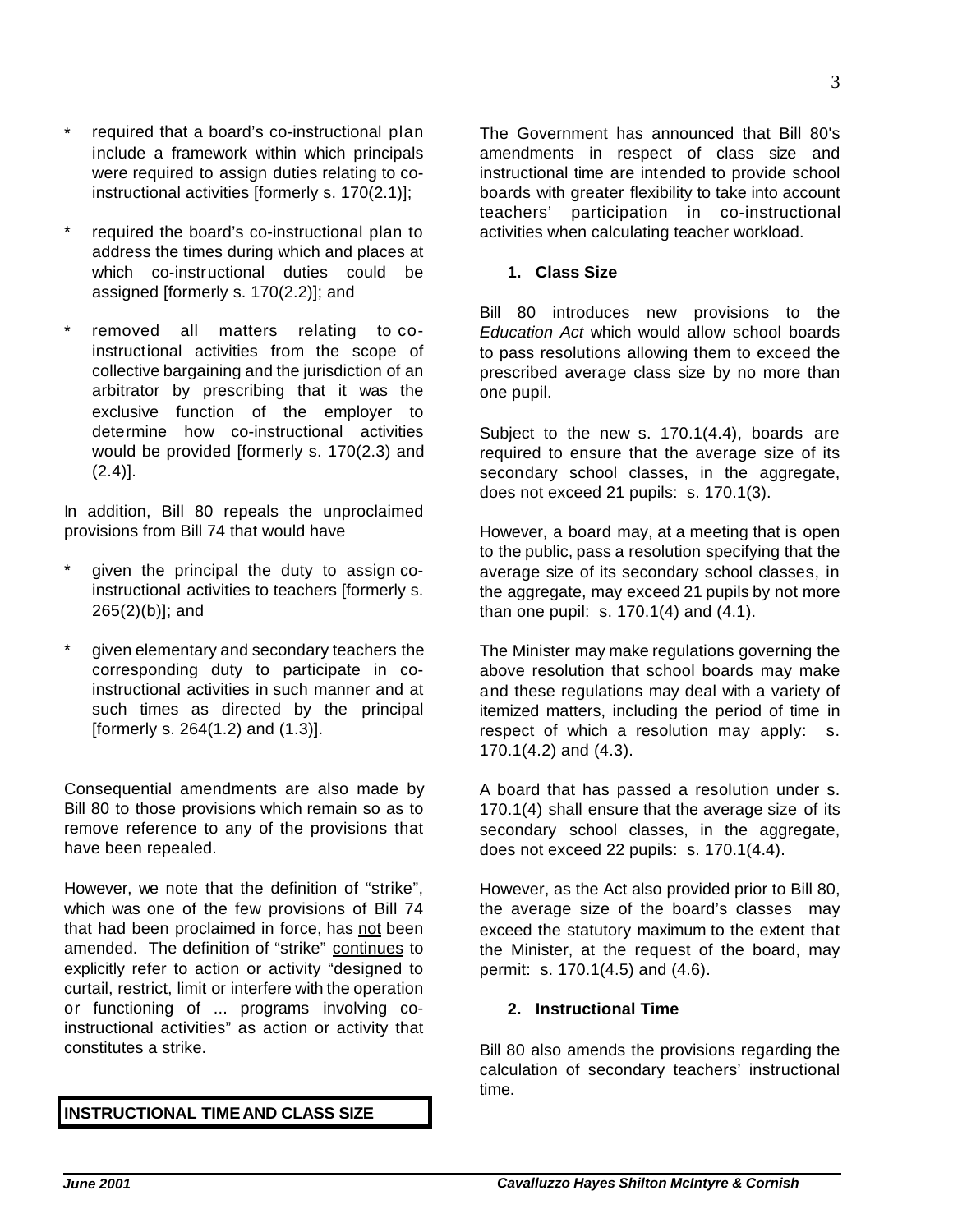Bill 80 maintains secondary teachers' workload at an average of at least "6.67". However, while Bill 74 had expressed this 6.67 workload in terms of "instruction to pupils" in "6.67 eligible courses", Bill 80 now expresses the workload in terms of "6.67 eligible programs". The new requirement is set out in s. 170.2.1(2) as follows:

"Every board shall ensure that, in the aggregate, its classroom teachers in secondary schools are assigned to provide instruction to or supervision of pupils or to perform duties in an average of at least 6.67 eligible programs in a day school program during the school year" [emphasis added].

The calculation of whether a school board is complying with this 6.67 average shall be based on all the board's classroom teachers in secondary schools and their assignments to provide instruction or supervision or to perform duties in eligible programs, on a regular timetable, during the school year: s. 170.2.1(7).

The detail as to what activities will count towards meeting the 6.67 workload will be set out in regulations to be made by Cabinet. Section 170.2.1(9) gives Cabinet the authority to make regulations

- prescribing courses or programs, or portions of courses or programs that may be considered as "credit-equivalent courses", as "equivalent programs", or as "programs of special duties";
- respecting how to count "credit courses", "credit equivalent courses" and "equivalent programs" for the purposes of s. 170.2.1;
- authorizing boards to count "equivalent programs" differently that prescribed, subject to such conditions as may be set out in the regulations;
- respecting how to count "programs of special duties" for the purposes of s. 170.2.1;
- respecting when a classroom teacher is considered to be assigned to provide

instruction or supervision or to perform duties in an eligible program.

Without restricting any of the above, s.170.2.1(10) also gives Cabinet the authority to make regulations regarding the calculation of the 6.67 average workload which

- set maximum average numbers for which specified types of eligible programs may be counted;
- set special rules for how to count specified types of eligible programs, including but not limited to rules that provide that specified types of eligible programs shall be excluded from the calculation;
- set special rules for how to count eligible programs, or specified types of eligible programs, in specified kinds of circumstances, including but not limited to circumstances related to pupil attendance levels, class size and patterns of teacher assignments.

Bill 80 also amends s. 170.2.1 to add a new subsection 170.2.1(17) as follows:

"Nothing in this section or the regulations made under this section shall be construed as a limit on the amount of supervision or instruction in an eligible program to which a board may assign classroom teachers".

### **COLLECTIVE BARGAINING**

Bill 80 makes changes to two issues relating to collective bargaining.

First, it introduces transition provisions which would require all new teacher collective agreements to expire on 31 August 2004 and provisions which would require all subsequent agreements to run for three-year terms.

Second, it expands the role of the Education Relations Commission to encompass making recommendations regarding jeopardy in the